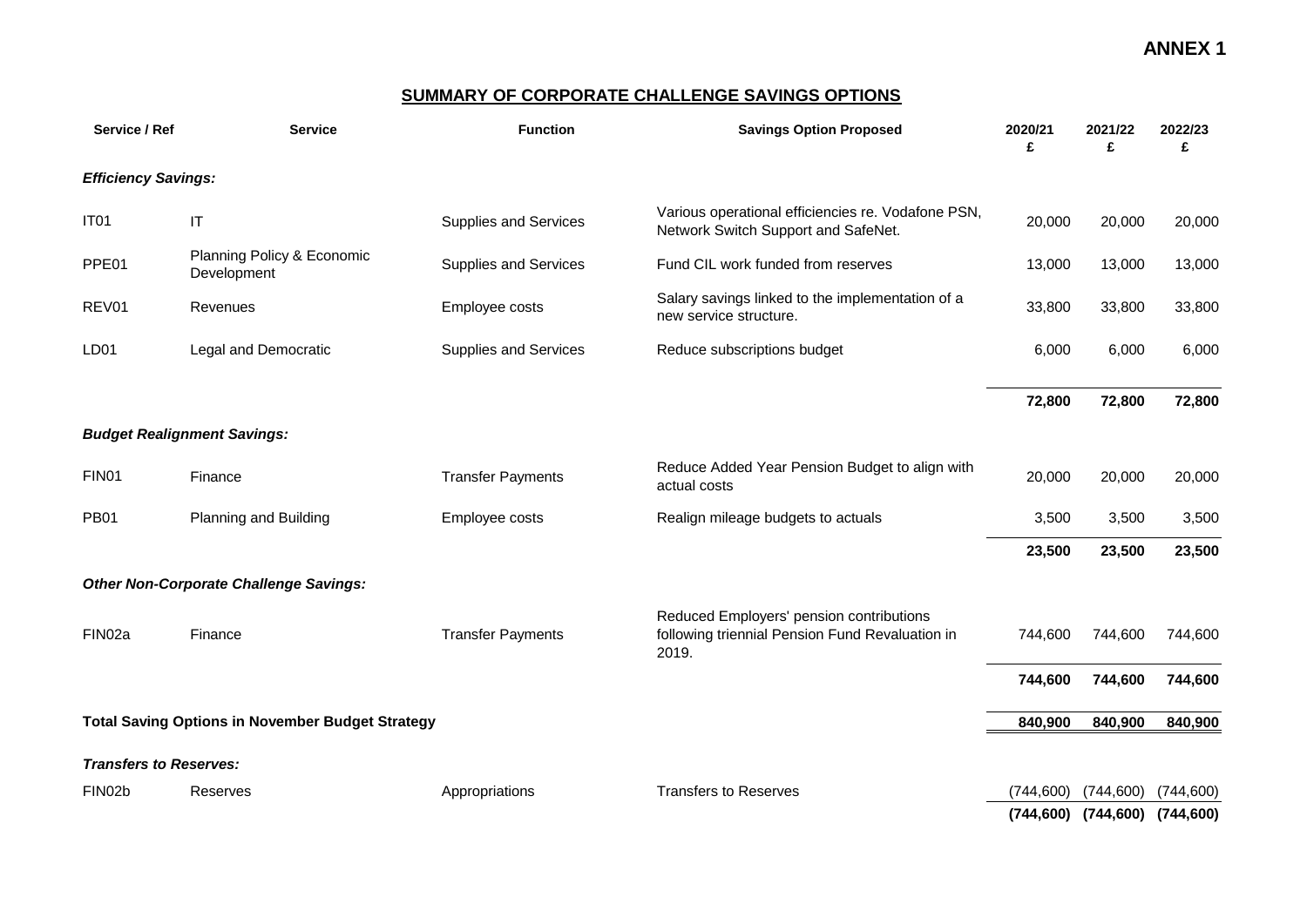#### **SUMMARY OF CORPORATE CHALLENGE SAVINGS OPTIONS**

| Service / Ref                                          | <b>Service</b>                                                   | <b>Function</b>        | <b>Savings Option Proposed</b>                                                     | 2020/21<br>£ | 2021/22<br>£ | 2022/23<br>£ |
|--------------------------------------------------------|------------------------------------------------------------------|------------------------|------------------------------------------------------------------------------------|--------------|--------------|--------------|
|                                                        | <b>Saving Options in this Update:</b>                            |                        |                                                                                    |              |              |              |
| CORP01                                                 | <b>ALL</b>                                                       | Supplies and Services  | Savings in photocopier costs following award of<br>new contract                    | 16,800       | 16,800       | 16,800       |
| ENV06                                                  | <b>Environmental Services</b>                                    | Glass collection costs | Net savings resulting from bringing glass collection<br>in-house                   | 37,000       | 37,000       | 37,000       |
| LD01a                                                  | Legal and Democratic                                             | Supplies and Services  | Reverse reduction in subscriptions budget                                          | (6,000)      | (6,000)      | (6,000)      |
| REV01a                                                 | Revenues                                                         | Employee costs         | Further salary savings linked to the implementation<br>of a new service structure. | 19,700       | 19,700       | 19,700       |
| P&B01                                                  | Planning & Building                                              | Supplies and Services  | Savings in project consultancy to part fund new<br>Ecologist post                  | 27,900       | 27,900       | 27,900       |
| CORP02                                                 | <b>ALL</b>                                                       | Inflation              | Saving on unallocated inflation assumption                                         |              | 39,100       | 39,100       |
| Total of New Savings Options identified in this Update |                                                                  |                        |                                                                                    |              | 134,500      | 134,500      |
|                                                        | <b>Total Saving Options in this Update</b>                       |                        |                                                                                    | 975,400      | 975,400      | 975,400      |
|                                                        | Total Saving Options Net of Transfers to Reserves in this Update |                        |                                                                                    | 230,800      | 230,800      | 230,800      |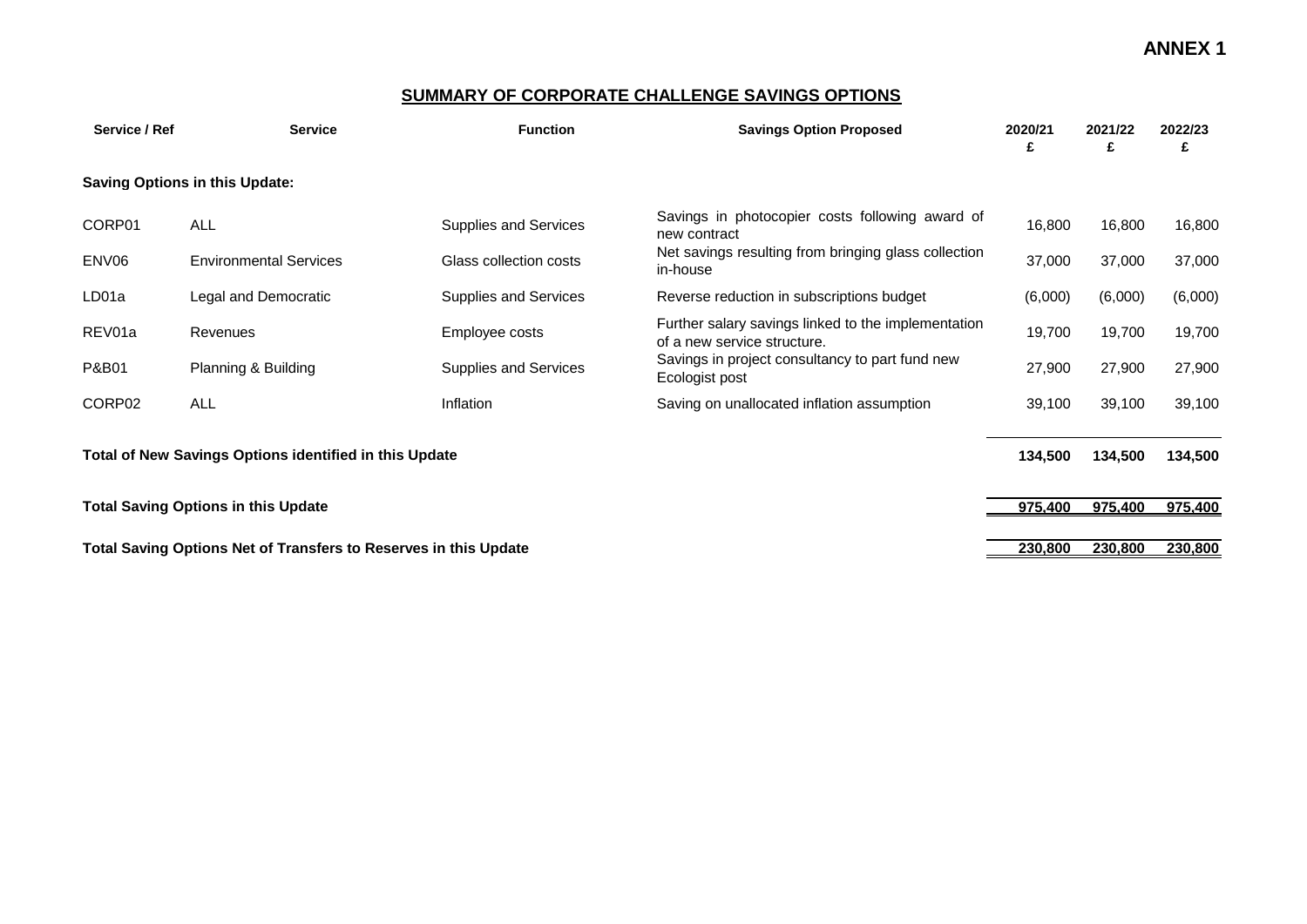### **SUMMARY OF CORPORATE CHALLENGE INCOME GENERATION PROPOSALS**

| Service / Ref     | <b>Service</b>                                                       | <b>Function</b>                 | <b>Savings Option Proposed</b>                                                                     | 2020/21<br>£ | 2021/22<br>£ | 2022/23<br>£ |
|-------------------|----------------------------------------------------------------------|---------------------------------|----------------------------------------------------------------------------------------------------|--------------|--------------|--------------|
| <b>PAM01</b>      | Property & Asset<br>Management                                       | Estates                         | Corporate Properties additional income from rent<br>reviews etc.                                   | 146,000      | 146,000      | 146,000      |
| PAM02             | Property & Asset<br>Management                                       | <b>Project Enterprise</b>       | Additional income from new investments                                                             | 100,000      | 100,000      | 100,000      |
| REV <sub>02</sub> | Revenues                                                             | <b>Specific Grants</b>          | Reflect likely additional income to be received from<br>Central Government based on previous years | 75,000       | 75,000       | 75,000       |
| ENV01             | <b>Environmental Services</b>                                        | <b>Abandoned Trolleys</b>       | Income to be re-aligned with expectation                                                           | 10,000       | 10,000       | 10,000       |
| ENV <sub>02</sub> | <b>Environmental Services</b>                                        | Private MOT testing             | Income to be re-aligned with expectation                                                           | 5,000        | 5,000        | 5,000        |
| ENV03             | <b>Environmental Services</b>                                        | <b>Garden Waste Collections</b> | Income to be re-profiled based on expectation                                                      | 35,000       | 35,000       | 35,000       |
| ENV04             | <b>Environmental Services</b>                                        | Recycling Income                | Income to be aligned based on expectation                                                          | 15,000       | 15,000       | 15,000       |
| LD <sub>02</sub>  | Legal and Democratic                                                 | Licensing                       | Realign Liquor licensing income to budget                                                          | 8,000        | 8,000        | 8,000        |
|                   | <b>Total Income Generation Proposals in November Budget Strategy</b> |                                 |                                                                                                    | 394,000      | 394,000      | 394,000      |
|                   | Income Generation Proposals in this Update:                          |                                 |                                                                                                    |              |              |              |
| ENV03a            | <b>Environmental Services</b>                                        | <b>Garden Waste Collections</b> | Further income to be re-aligned with expectation                                                   | 18,500       | 18,500       | 18,500       |
| PAM01a            | Property & Asset<br>Management                                       | Estates                         | Further Corporate Properties additional income from<br>rent reviews etc.                           | 99,200       | 99,200       | 99,200       |
| PAM03             | Property & Asset<br>Management                                       | <b>Estates</b>                  | Net additional income from the Chantry Centre                                                      | 111,100      | $\mathbf 0$  | 0            |
| P&B01a            | Planning & Building                                                  | Admin income                    | New Forest Mitigation income to part fund new<br>Ecologist post                                    | 18,300       | 18,300       | 18,300       |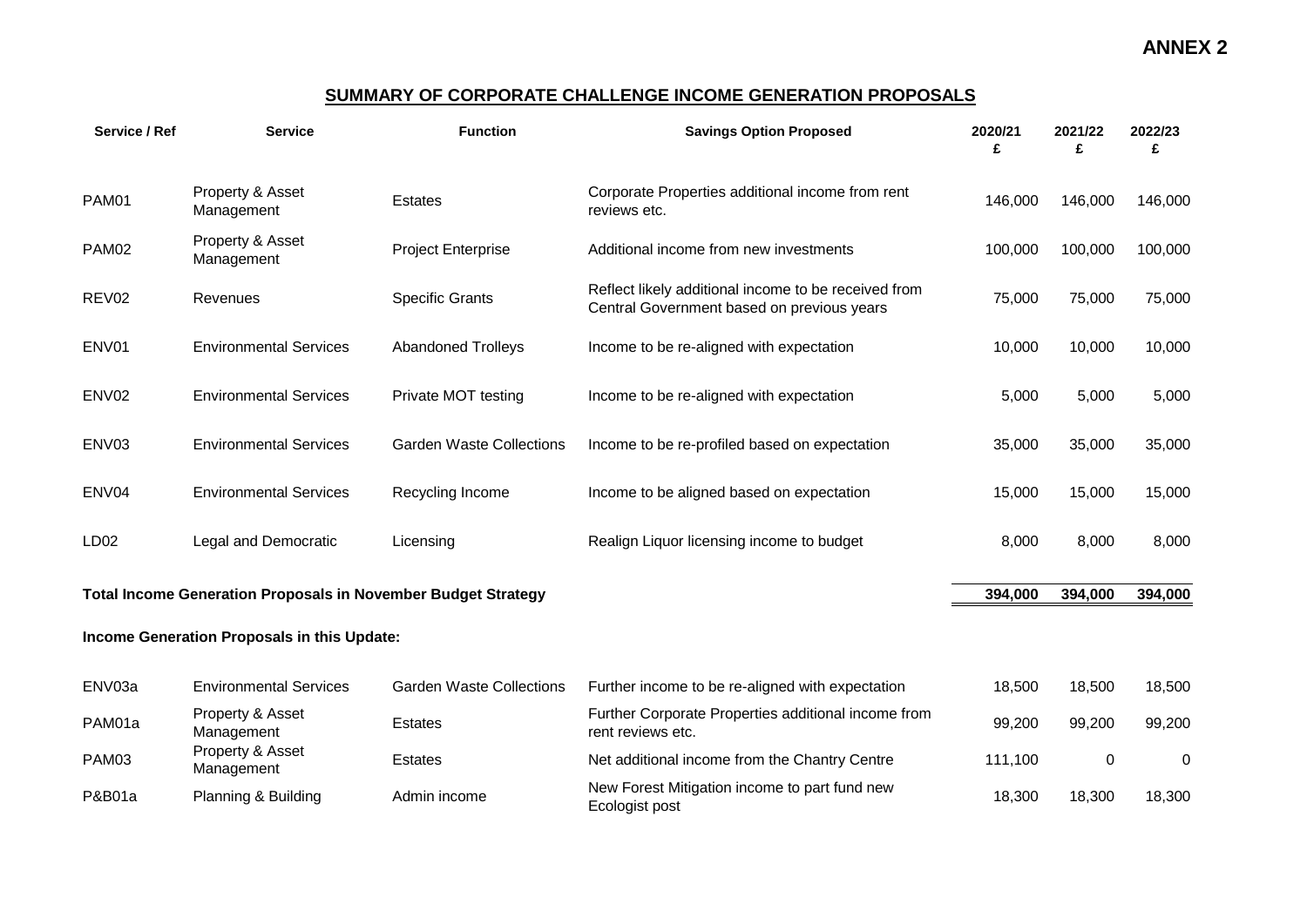| Service / Ref                 | <b>Service</b>                                          | <b>Function</b>                                                               | <b>Savings Option Proposed</b> | 2020/21<br>£ | 2021/22 | 2022/23<br>£ |
|-------------------------------|---------------------------------------------------------|-------------------------------------------------------------------------------|--------------------------------|--------------|---------|--------------|
|                               |                                                         | Total of New Income Generation Proposals identified in this Update            |                                | 247,100      | 136,000 | 136,000      |
| <b>Transfers to Reserves:</b> |                                                         |                                                                               |                                |              |         |              |
| PAM03*                        | Reserves                                                | Appropriations                                                                | <b>Transfers to Reserves</b>   | (111, 100)   |         | 0            |
|                               |                                                         |                                                                               |                                | (111, 100)   |         | $\bf{0}$     |
|                               | <b>Total Income Generation Proposals in this Update</b> |                                                                               |                                | 641,100      | 530,000 | 530,000      |
|                               |                                                         | Total Income Generation Proposals Net of Transfers to Reserves in this Update |                                | 530,000      | 530,000 | 530,000      |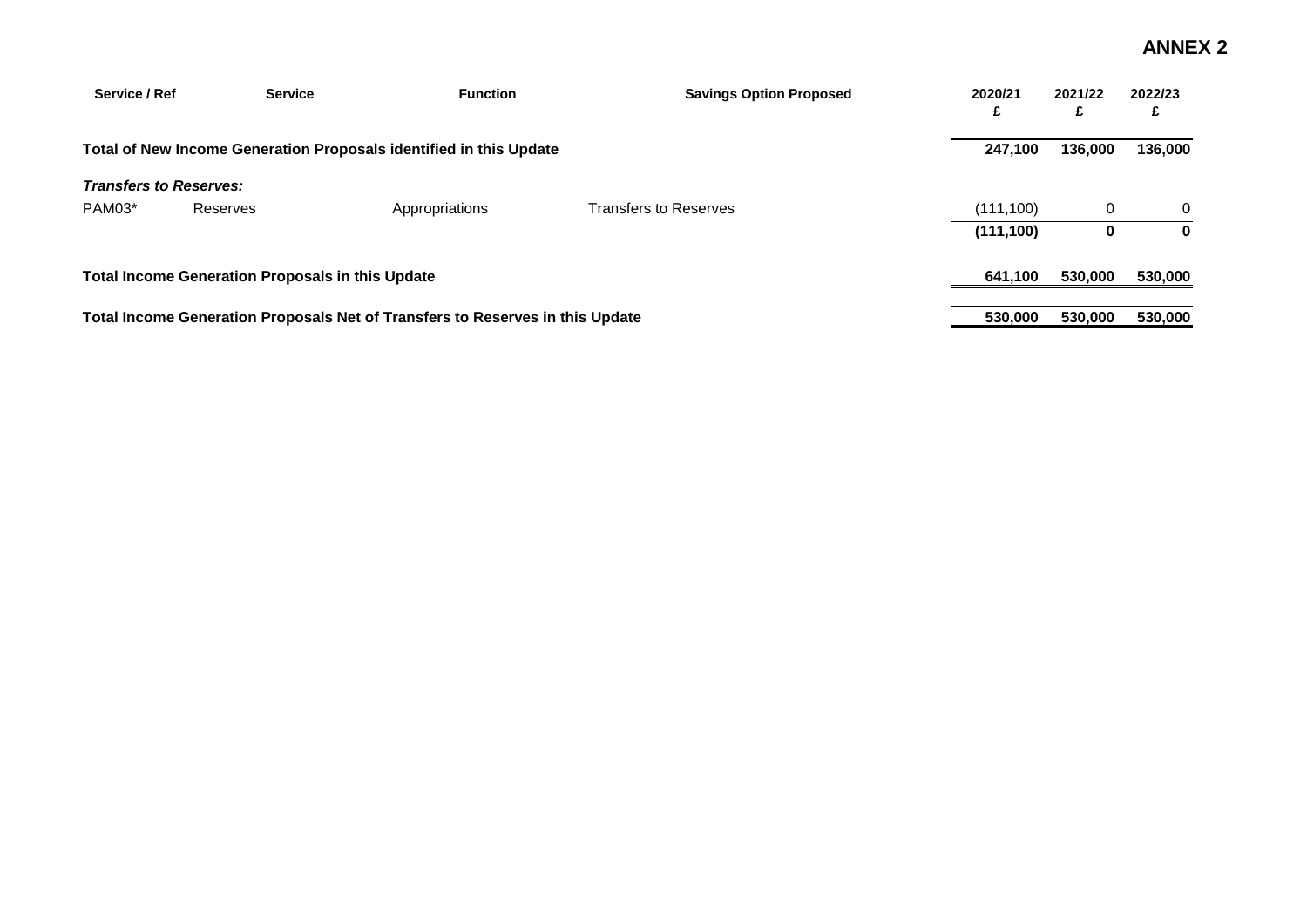## **SUMMARY OF REVENUE PRESSURES**

| Service / Ref     | <b>Service</b>                                                  | <b>Item</b>                                                                    | 2020/21<br>£ | 2021/22<br>£ | 2022/23<br>£ |
|-------------------|-----------------------------------------------------------------|--------------------------------------------------------------------------------|--------------|--------------|--------------|
|                   | Pressures previously identified in February 19 Budget Strategy: |                                                                                |              |              |              |
| ENV <sub>05</sub> | Environmental                                                   | Incremental cost of additional waste collection coverage re.<br>new properties | 20,000       | 40,000       | 60,000       |
|                   |                                                                 |                                                                                | 20,000       | 40,000       | 60,000       |

#### **N.B. The above cost has already been included in the budget forecasts as the budget was approved in February 2019**

#### *Pressures identified in Budget Strategy:*

| ALL01                                                                | Asset Management Plan                                                                                                                            | Additional costs in relation to premises, vehicles, plant and IT<br>maintenance and replacement schedules for 2020/21 | 1,000,000 | 0       | $\Omega$ |
|----------------------------------------------------------------------|--------------------------------------------------------------------------------------------------------------------------------------------------|-----------------------------------------------------------------------------------------------------------------------|-----------|---------|----------|
| ENV <sub>05</sub>                                                    | Expected reduction in recycling related income as a result of<br><b>Environmental Services</b><br>Hampshire County Council's T21 savings options |                                                                                                                       | 0         | 539,000 | 539,000  |
|                                                                      |                                                                                                                                                  |                                                                                                                       | 1,000,000 | 539,000 | 539,000  |
| <b>Total of New Pressures identified in November Budget Strategy</b> |                                                                                                                                                  |                                                                                                                       |           |         |          |
|                                                                      |                                                                                                                                                  |                                                                                                                       | 1,000,000 | 539,000 | 539,000  |
|                                                                      | Pressures identified in this Update:                                                                                                             |                                                                                                                       |           |         |          |
| CORP03                                                               | <b>ALL</b>                                                                                                                                       | Salary regrades and increments net of vacancy management<br>target adjustment                                         | 26,600    | 26,600  | 26,600   |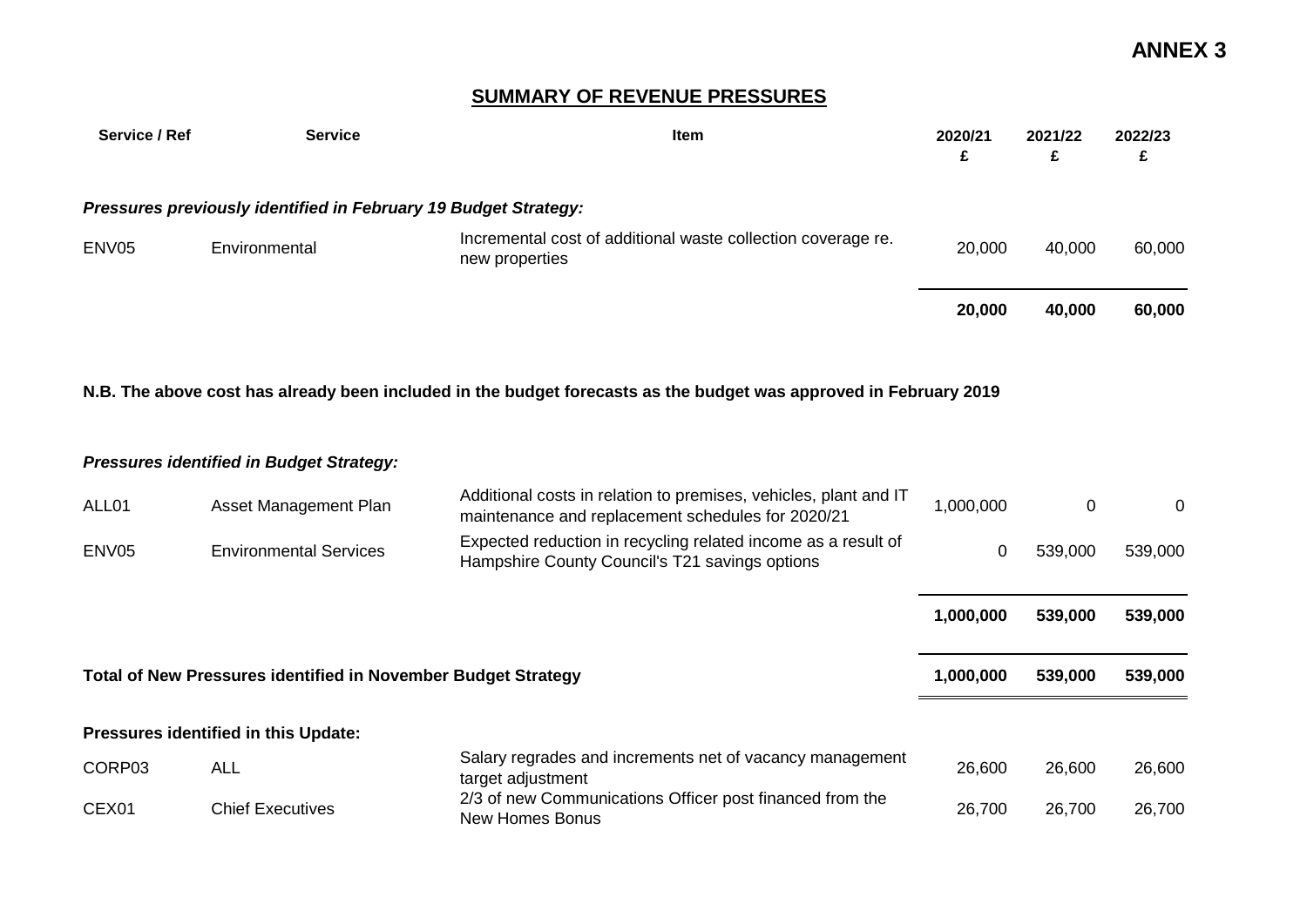## **SUMMARY OF REVENUE PRESSURES**

| Service / Ref     | <b>Service</b>                                                       | Item                                                                                                 | 2020/21<br>£ | 2021/22<br>£ | 2022/23<br>£ |
|-------------------|----------------------------------------------------------------------|------------------------------------------------------------------------------------------------------|--------------|--------------|--------------|
| CEX <sub>02</sub> | <b>Chief Executives</b>                                              | Project Manager post financed from the New Homes Bonus                                               | 59,900       | 59,900       | 59,900       |
| PPE <sub>02</sub> | Planning Policy & Economic<br>Development                            | Project Consultancy costs financed from the Local<br><b>Development Framework Reserve</b>            | 40,300       | 0            | $\mathbf 0$  |
| PAM04             | Property & Asset Management                                          | Reduction in car parking income following tariff review                                              | 129,000      | 129,000      | 129,000      |
| ENV07             | <b>Environmental Services</b>                                        | Anticipated reduction in income from dry mixed recycling                                             | 113,000      | 113,000      | 113,000      |
| <b>P&amp;B01b</b> | Planning & Building                                                  | New Ecologist financed from savings in project consultancy<br>and New Forest Mitigation income       | 46,200       | 46,200       | 46,200       |
| HEH01             | Housing & Environmental Health                                       | Eight new posts financed from the Homelessness Reserve as<br>approved by Cabinet 13/3/19 and 17/4/19 | 208,000      | 0            | 0            |
| HEH <sub>02</sub> | Housing & Environmental Health                                       | Homelessness grants & contributions financed from the<br><b>Homelessness Reserve</b>                 | 100,500      | 0            | 0            |
|                   | Total of New Pressures identified in this Update                     |                                                                                                      | 750,200      | 401,400      | 401,400      |
|                   | Draw from reserves to offset pressures:                              |                                                                                                      |              |              |              |
| CEX01/02*         | <b>Chief Executives</b>                                              | Draw from New Homes Bonus re two posts                                                               | (86,600)     | (86,600)     | (86,600)     |
| PPE02*            | Planning Policy & Economic<br>Development                            | Draw from LDF reserve to finance consultancy costs                                                   | (40, 300)    | $\Omega$     | 0            |
| HEH01*            | Housing & Environmental Health                                       | Draw from Homelessness reserve to finance eight new posts<br>and grants & contributions              | (308, 500)   | 0            | $\mathbf 0$  |
|                   |                                                                      |                                                                                                      | (435, 400)   | (86, 600)    | (86, 600)    |
|                   | <b>Total of New Pressures in this Update</b>                         |                                                                                                      | 1,750,200    | 940,400      | 940,400      |
|                   | Total of New Pressures Net of Transfers from Reserves in this Update |                                                                                                      | 1,314,800    | 853,800      | 853,800      |